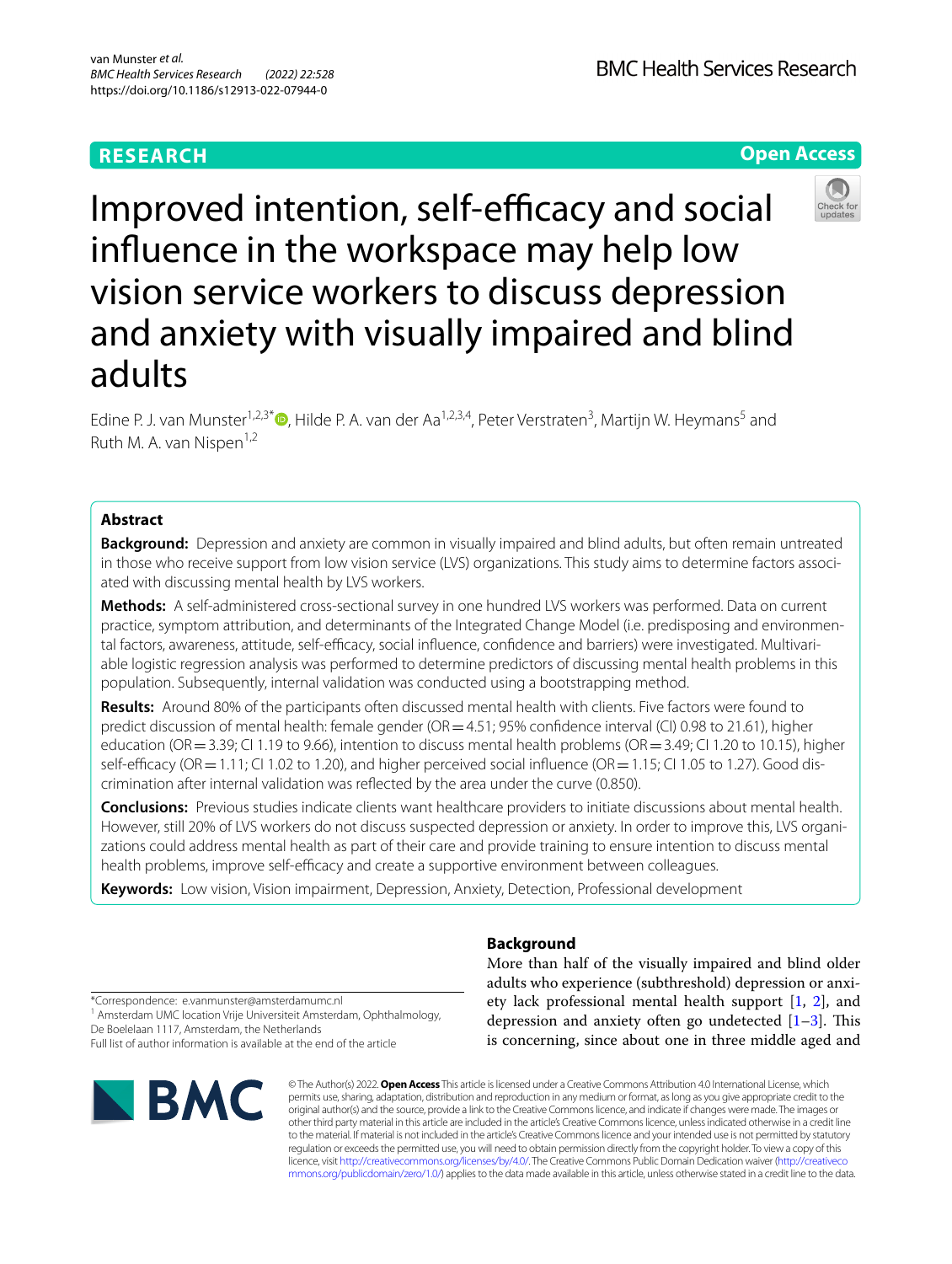older adults with vision impairment (VI) or blindness experience subthreshold symptoms of depression or anxiety [[2,](#page-9-1) [4](#page-9-3), [5](#page-9-4)]. Working age adults report lower levels of mental health as well [[6\]](#page-9-5). Moreover, in this population prevalence estimates of major depressive disorders range between 7% and 15.6% [\[7](#page-9-6)], compared to 4% to 5% in older adults [[4,](#page-9-3) [7](#page-9-6)]. Early detection of mental health problems in all adults with VI offers the opportunity to intervene and prevent negative outcomes across all age groups. Without treatment, they are at high risk of developing a clinical depressive and/or anxiety disorder  $[4, 8]$  $[4, 8]$  $[4, 8]$  $[4, 8]$  $[4, 8]$ . Moreover, even symptoms of depression or anxiety can have a negative efect on quality of life and can decrease the visual and physical condition of individuals [[9,](#page-9-8) [10](#page-9-9)].

Adults with VI report difficulties in identifying and discussing mental health problems. Previous studies show that clients from low vision service (LVS) organizations experience a lack of knowledge about mental health problems and possibilities for support, they often tend to focus on physical symptoms, and experience difficulties in distinguishing depression from normal grief due to vision loss [\[1](#page-9-0), [11](#page-9-10), [12\]](#page-9-11). Self-perception of having mental health problems varies among people with VI [\[12\]](#page-9-11). Mental health problems are often related to being visually impaired, and adults with VI feel the need to acknowledge their VI before they can initiate a conversation about depression or anxiety [\[11](#page-9-10)]. Moreover, they tend to rely on their own resources to deal with mental health problems and experience self-stigma related to their VI and mental health [[1,](#page-9-0) [11,](#page-9-10) [12\]](#page-9-11). In their opinion, healthcare providers can have an important infuence on early detection and discussion of mental health problems [[11](#page-9-10)].

Healthcare providers who support adults with VI, experience difficulties in identifying and discussing mental health. Previous research in Wales and Australia showed that one in three rehabilitation workers and two in three eye care practitioners do not aim to detect symptoms of depression in their clients [\[13](#page-9-12), [14](#page-9-13)]. Healthcare providers who felt less confdent, perceived more barriers, and thought depression is a harmless and untreatable condition were less likely to attempt to detect depression [[13,](#page-9-12) [14](#page-9-13)]. Most healthcare providers were positive towards receiving training in depression management [\[15](#page-9-14)].

Although these former studies have provided some insight, it remains largely unclear what factors encourage or prevent LVS workers to discuss mental health problems with their clients. Furthermore, previous studies primarily examined depression and less often focused on anxiety, even though anxiety in adults with VI is highly prevalent as well and is often comorbid with depression  $[4, 16]$  $[4, 16]$  $[4, 16]$  $[4, 16]$  $[4, 16]$ . Therefore, the aim of this study was to identify associated factors in LVS workers to discuss depression and anxiety in adults with VI. These insights can contribute to improving detection of mental health problems in this population, and subsequently providing them adequate support.

# **Methods**

# **Study design and participants**

A cross-sectional study was conducted between April-September 2020. In the Netherlands, visually impaired and blind adults can receive specifc vision-related support from three LVS organizations. This study was conducted in healthcare providers working at one of these three Dutch LVS organizations. Eligible participants were those working as an occupational therapist, a social worker, a counsellor (providing inpatient or outpatient care) or a professional who performs service eligibility assessments (assessors). These professionals were selected, because they are the frst to get in contact with clients and are potentially able to detect mental health problems early on. Professionals were excluded from participation if they worked less than six months within low vision services. Contact persons from every organization purposively sent study invitation e-mails including an information letter and consent form to 352 eligible professionals. After providing digital consent, participants received a link to an online 30-min survey. To encourage participants to complete the survey, automatic reminders were sent after two weeks.

#### **Theoretical framework and questionnaire development**

The Integrated Change (I-Change) model was used as a theoretical framework [\[17](#page-9-16)], since the model can be used to examine determinants of health related behavior in professionals  $[18–20]$  $[18–20]$  $[18–20]$  $[18–20]$ . The I-Change model integrates several models on social cognitions [\[17](#page-9-16)]. It states that health behavior is determined by behavioral intention, in turn afected by motivational factors (i.e. attitude, self-efficacy and social influence). Knowledge, cues to action and risk perception (e.g. awareness) are determined by predisposing factors, and both predisposing factors and awareness infuence motivational factors. Despite the fact that someone has the intention to show health related behavior, this can be afected by a lack of actual skills or perceived barriers. Since performance skills to discuss depression and anxiety were not directly measurable, it was replaced by healthcare providers' confdence in depression and anxiety management, which was also done in previous research using the I-Change model [[19\]](#page-9-19). Previous studies showed that healthcare provider's confdence is related to their aim to identify depression [\[13,](#page-9-12) [14](#page-9-13)]. Therefore, confidence was relocated between motivation and intention (Fig. [1](#page-2-0)). Perceptions of adults with VI are also covered by use of the I-Change model, since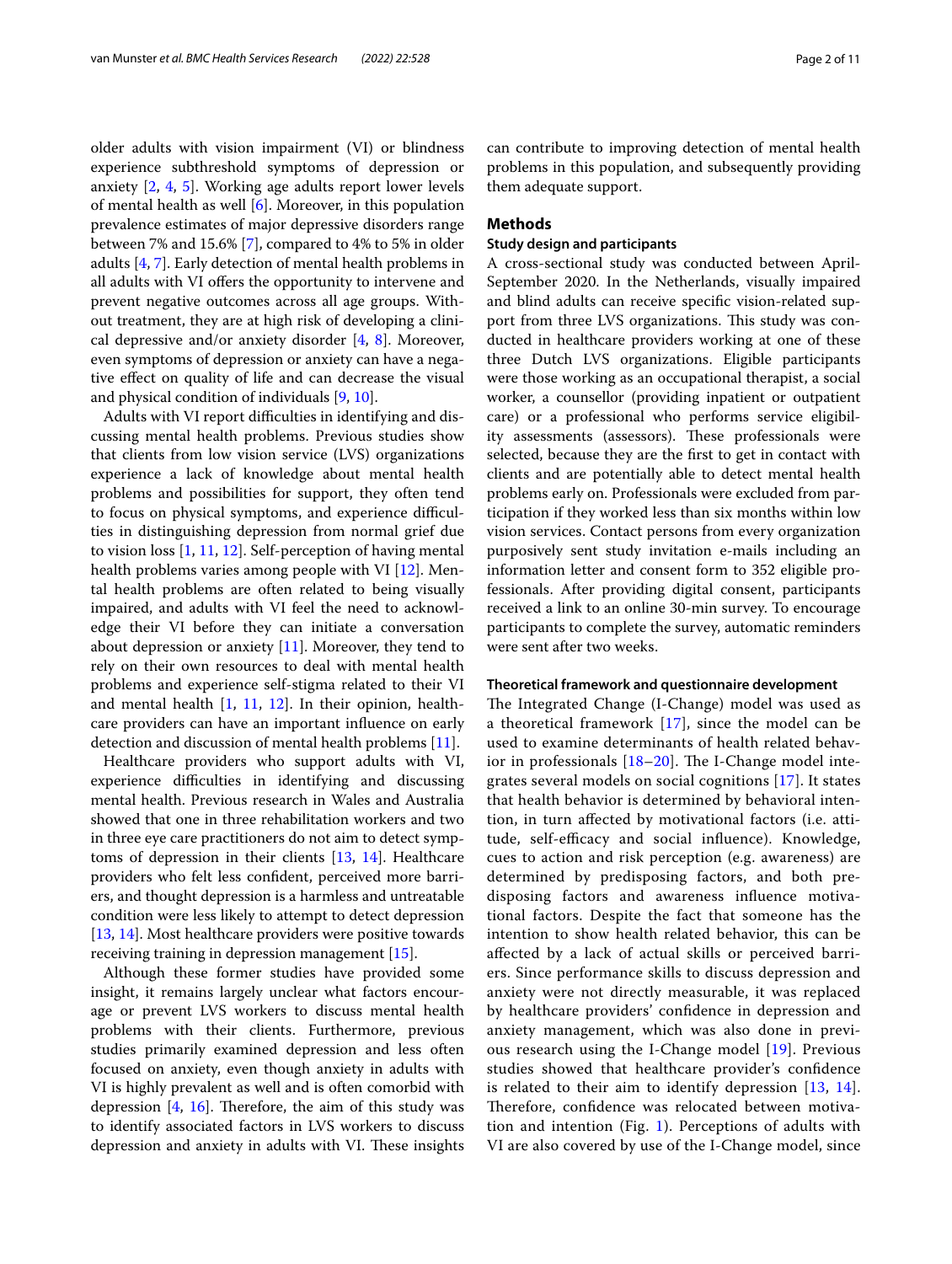

<span id="page-2-0"></span>they reported insufficient knowledge, attitude and skills in their healthcare providers as barriers in recognizing and discussing mental health problems [\[11](#page-9-10)].

The questionnaire used in this study was based on questionnaires from previous studies using the I-Change model, [\[18](#page-9-17), [19\]](#page-9-19) and studies on detection of depression by eye care practitioners and rehabilitation workers from Wales and Australia [\[13](#page-9-12), [14\]](#page-9-13). Items were ftted within scales, adjusted for use in low vision studies if needed or removed when unapplicable. One researcher (EvM) translated the draft questionnaire into Dutch. To ensure a valid translation another researcher (HvdA) translated the questionnaire backwards to English. Thereafter, differences with the draft questionnaire were marked and discrepancies in translations were discussed to reach consensus. Subsequently, the draft questionnaire was piloted in three LVS workers to check comprehensibility and usability. See Additional fle [1](#page-9-20) for the fnal questionnaire.

#### **Main outcome measure**

The main outcome measure was if LVS workers discussed depression and anxiety with their clients. Participants answered the question "If you suspect depression or anxiety in a client, how likely are you to discuss the client's feelings?", scoring on a 4-point Likert-scale, i.e. never, rarely, sometimes and often. Individual responses were dichotomized (never, rarely and sometimes  $=$  no, often  $=$  yes).

# **Descriptive measures: symptoms and management strategies**

Descriptive measures were assessed to determine participants' attribution of symptoms of depression and anxiety, and use of depression and anxiety management strategies (Additional fle [1,](#page-9-20) part 3). Symptoms were derived from the diagnostic criteria for major depressive disorder, generalized anxiety disorder, agoraphobia and social phobia  $[21]$  $[21]$ . These disorders are the most prevalent in adults with VI [[4](#page-9-3)].

#### **Potential predictor variables**

Predisposing and environmental factors were assessed (Additional fle [1,](#page-9-20) part 1). Uneven distributions in educational level, profession and average contact frequency per client were found and therefore these were dichotomized. Intention to discuss mental health (but not actually doing so) was dichotomized by scoring a response of defnitely as 1 and others as 0. Classical test theory was used by computing sum scores for each scale, i.e. awareness, attitude, self-efficacy, social influence, confidence and barriers, with higher scores indicating more of the underlying construct. Additional fle [2](#page-9-22) provides more details on psychometric measurements.

### **Statistical analysis**

All statistical analyses were conducted in R (version 4.0.3). Since participants were unable to fnish the digital survey if a question remained unanswered, the sample was free of missings. Descriptive statistics were used to describe participant characteristics, symptom attribution and use of depression and anxiety management strategies. A correlation matrix was conducted to assess multicollinearity between potential predictors (*r* > 0.70), which was found between awareness of depression and anxiety  $(r=0.85)$ , and confidence in depression and anxiety management  $(r=0.97)$ . Therefore, anxiety and depression were assumed to be similar constructs in relation to awareness and confdence, and only depression was included as representative of mental health problems in the analyses. In addition, the linearity assumption was checked and when violated, restricted cubic splines were used with three knots located at the  $10^{th}$ ,  $50^{th}$  and  $90^{th}$  percentile score of the variable  $[22]$  $[22]$ . This was the case for average clients per week and average time per consultation.

Univariable logistic regression analyses were performed to examine the relationship between LVS workers' initiative to discuss mental health and all potential predictor variables. Multivariable logistic regression analyses using backward stepwise selection (*P* > 0.157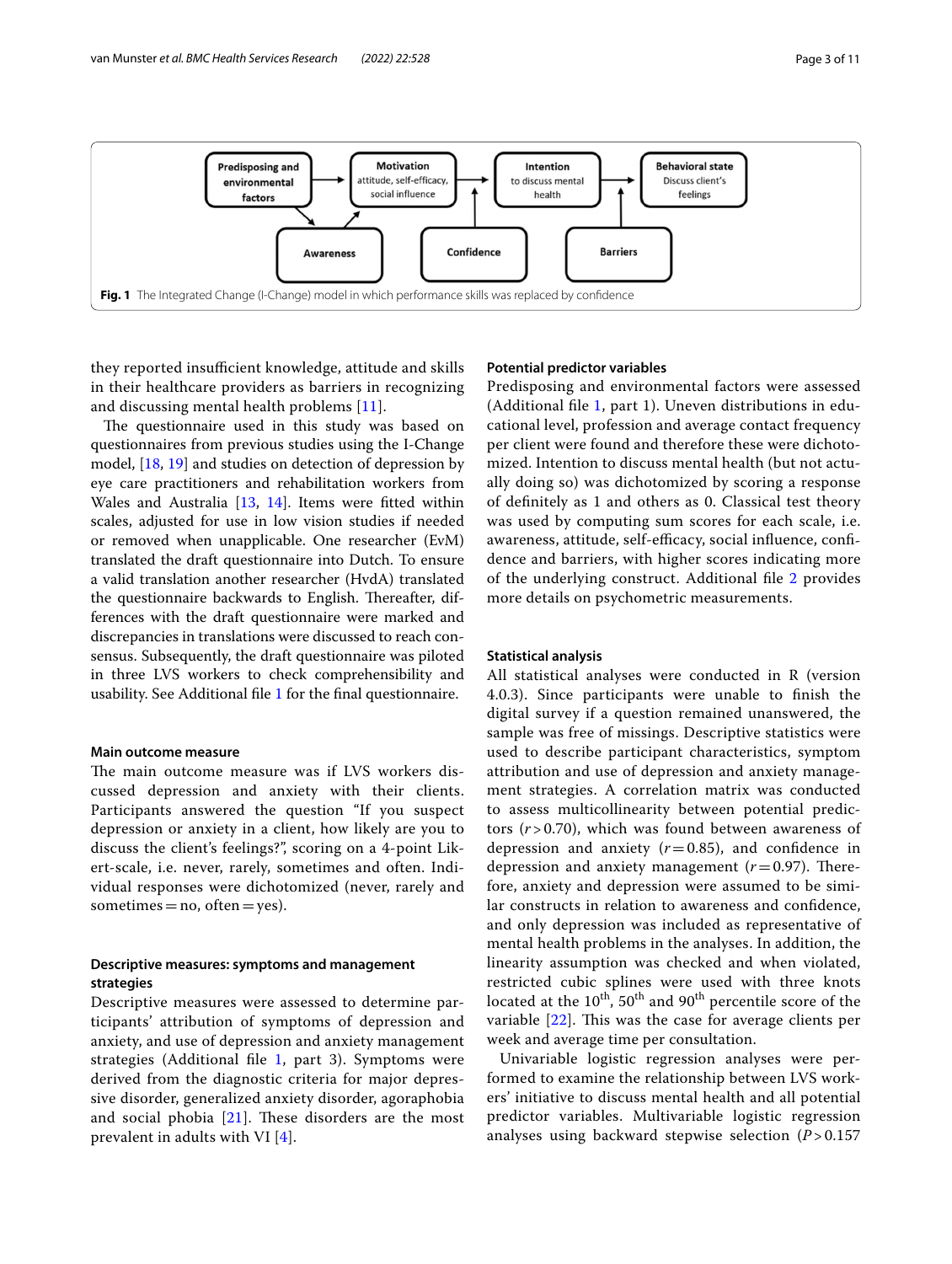for removal of variables) was performed to predict discussion of mental health by LVS workers. A *P*-value of 0.157 was used, since a higher value should be considered in smaller datasets [\[23](#page-9-24)]. Performance of the fnal model was assessed by examining measures of overall performance and predictive performance (calibration and discrimination). Nagelkerke R2 and the Brier score were used as overall performance measures, where Nagelkerke R2 can be used to characterize the proportion of variation in the outcome variable explained by the model, and the Brier score calculates the disagreement between expected rates and the binary outcome variable. Calibration refers to the agreement between the model's predictions and observed outcomes, and was examined by plotting predicted probabilities with the observed outcomes, and using the Hosmer–Lemeshow test. Discrimination refers to the prediction model's ability to diferentiate between those who discuss feelings and those who do not, and was examined with the area under the ROC curve (AUC).

Internal validity of the model was assessed with a bootstrapping procedure to determine realistic estimates of the regression coefficients and performance of the prediction model in LVS workers. The bootstrapping validation was performed in 1000 samples drawn with replacement from the original sample. This procedure provided estimates of optimism for performance measures. These estimates were subtracted from the values in the original dataset, which lead to optimism corrected R2, Brier score and AUC. In addition, bootstrapping provided a shrinkage factor that was used to correct for optimism in the regression coefficients by multiplying the original coefficients and the shrinkage factor. Adjusting for optimism is especially important in smaller sample sizes [[24\]](#page-10-0). Subsequently, the recalibrated model's calibration and discrimination were examined by a calibration plot, the Hosmer–Lemeshow test and AUC.

# **Results**

# **Participant characteristics**

One hundred LVS workers (13% male) participated in this study, which corresponds to a response rate of 28.4%. All participants thought that detection of depression and anxiety (mental health problems) is part of their job. On average participants were positive about discussing mental health problems with their clients (attitude) and experienced low levels of barriers, but also reported low scores on self-efficacy (Table [1\)](#page-3-0).

# **Symptoms and management strategies**

Table [2](#page-4-0) provides an overview of the distributions of participants' responses on all 28 symptoms of depression

#### <span id="page-3-0"></span>**Table 1** Participant characteristics  $(n = 100)$

|                                                 | n (%)         |
|-------------------------------------------------|---------------|
| Gender (male)                                   | 13(13)        |
| <b>Educational level</b>                        |               |
| Vocational training                             | 26(26)        |
| Higher education or University                  | 74 (74)       |
| Profession                                      |               |
| Occupational therapist / assessor               | 19 (19)       |
| Counsellor                                      | 61(61)        |
| Social worker                                   | 20(20)        |
| Average contact frequency per client            |               |
| $<$ 10 times                                    | 41(41)        |
| $>10$ times                                     | 59 (59)       |
| Detection is part of my job                     | 100 (100)     |
| Intention to discuss suspected symptoms (yes)   | 56 (56)       |
| <b>Discuss feelings</b> (yes)                   | 81 (81)       |
|                                                 | Mean $(SD)^a$ |
| Age in years                                    | 45.33 (11.00) |
| Work experience in low vision practice in years | 12.68 (9.97)  |
| <b>Average client contacts</b> per week         | 11.57(8.44)   |
| Average time per consultation in minutes        | 82.19 (44.80) |
| <b>Awareness (depression)</b> (scale 0-39)      | 26.54 (3.55)  |
| <b>Awareness (anxiety)</b> (scale 0-39)         | 26.60 (3.36)  |
| Attitude (scale 0-48)                           | 38.32 (4.66)  |
| Self-efficacy (scale 0-42)                      | 19.43 (7.51)  |
| <b>Social influence</b> (scale 0-42)            | 33.50 (5.37)  |
| Confidence (depression) (scale 0-39)            | 22.52 (8.27)  |
| Confidence (anxiety) (scale 0-39)               | 21.91 (7.91)  |
| <b>Barriers</b> (scale 0-57)                    | 20.44 (7.36)  |
|                                                 |               |

*N* Number, *SD* Standard deviation

<sup>a</sup> medians were similar

and anxiety. Except for physical complaints in anxiety, participants mostly assigned symptoms to both VI and mental health. Depressed mood, loss of interest in activities, sleeping problems, fatigue, worth-, hope-, and helplessness, worrying about the future, loss of control, staying at home and avoiding (social) situations were more often attributed to both mental health problems and VI.

Participants reported they most likely discussed client's feelings, discussed their concerns about mental health problems with clients or colleagues, and reported concerns in a medical fle whenever they suspected mental health problems. They less often provided written or verbal information, and 85% of the participants never used a questionnaire. Almost all participants discussed referral options regularly, preferably referrals to general practitioners and psychologists (Additional fle [3\)](#page-9-25).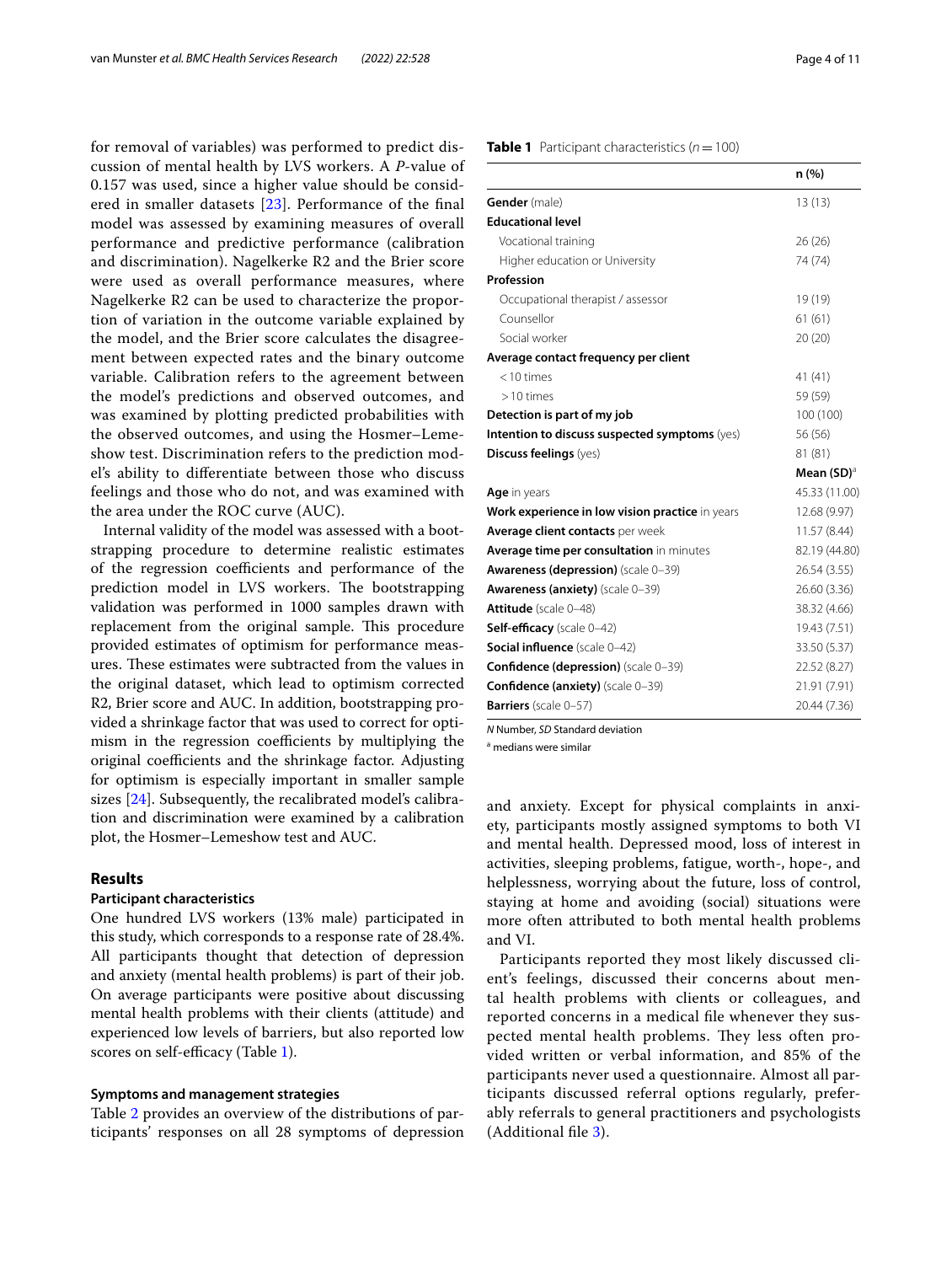# <span id="page-4-0"></span>**Table 2** Overview of participants' attribution of symptoms of depression and anxiety

| What do you think the following symptoms could<br>be related to? Select by ticking a box for "VI",<br>"Depression", "Both" or "Neither" | Symptom related to VI, n (%) | Symptom<br>related to<br>depression, $n$ (%) | Symptom<br>related to both<br>depression and<br>VI, n (%) | Symptom not<br>related to either<br>depression or VI,<br>n (%) |
|-----------------------------------------------------------------------------------------------------------------------------------------|------------------------------|----------------------------------------------|-----------------------------------------------------------|----------------------------------------------------------------|
| Depressed mood                                                                                                                          | 4(4%)                        | 10 (10%)                                     | 86 (86%)                                                  | $0(0\%)$                                                       |
| Loss of interest in activities                                                                                                          | 2(2%)                        | 3(3%)                                        | 94 (94%)                                                  | 1(1%)                                                          |
| Sudden weight loss or increase                                                                                                          | $0(0\%)$                     | 40 (40%)                                     | 58 (58%)                                                  | 2(2%)                                                          |
| Decrease or increase of appetite                                                                                                        | $0(0\%)$                     | 49 (49%)                                     | 51 (51%)                                                  | $0(0\%)$                                                       |
| <b>Sleeping problems</b>                                                                                                                | 3(3%)                        | 12 (12%)                                     | 85 (85%)                                                  | $0(0\%)$                                                       |
| <b>Fatigue</b>                                                                                                                          | 4(4%)                        | 2(2%)                                        | 94 (94%)                                                  | $0(0\%)$                                                       |
| Worthlessness                                                                                                                           | 2(2%)                        | 6(6%)                                        | 91 (91%)                                                  | $1(1\%)$                                                       |
| <b>Concentration problems</b>                                                                                                           | 5(5%)                        | 13 (13%)                                     | 82 (82%)                                                  | $0(0\%)$                                                       |
| Recurring thoughts about death                                                                                                          | $1(1\%)$                     | 44 (44%)                                     | 54 (54%)                                                  | $1(1\%)$                                                       |
| Decreased interest in sex                                                                                                               | 2(2%)                        | 46 (46%)                                     | 49 (49%)                                                  | 3(3%)                                                          |
| Hopelessness                                                                                                                            | $1(1\%)$                     | 12 (12%)                                     | 87 (87%)                                                  | $0(0\%)$                                                       |
| Irritation                                                                                                                              | 8(8%)                        | 10 (10%)                                     | 78 (78%)                                                  | 4(4%)                                                          |
| <b>Feelings of guilt</b>                                                                                                                | 10 (10%)                     | 22 (22%)                                     | 57 (57%)                                                  | 11 (11%)                                                       |
| Physical symptoms e.g. heavy limbs, headaches,<br>back pain and muscle pain                                                             | 6(6%)                        | 20 (22%)                                     | 64 (64%)                                                  | 10 (10%)                                                       |
| What do you think the following symptoms could be<br>related to? Select by ticking a box for "VI", "Anxiety",<br>"Both" or "Neither"    | Symptom related to VI, n (%) | Symptom related<br>to anxiety, $n$ $%$       | Symptom<br>related to both<br>anxiety and VI,<br>n (%)    | Symptom not<br>related to either<br>anxiety or VI,<br>n (%)    |
| <b>Restlessness</b>                                                                                                                     | 2(2%)                        | 35 (35%)                                     | 61 (61%)                                                  | 2(2%)                                                          |
| Fatigue                                                                                                                                 | 22 (22%)                     | 1(1%)                                        | 77 (77%)                                                  | $0(0\%)$                                                       |
| <b>Concentration problems</b>                                                                                                           | 3(3%)                        | 14 (14%)                                     | 81 (81%)                                                  | 2(2%)                                                          |
| <b>Irritability</b>                                                                                                                     | 5(5%)                        | 20 (20%)                                     | 73 (73%)                                                  | 2(2%)                                                          |
| Sleeping problems                                                                                                                       | 2(2%)                        | 11 (11%)                                     | 87 (87%)                                                  | $0(0\%)$                                                       |
| Worrying about the future                                                                                                               | 3(3%)                        | 8(8%)                                        | 89 (89%)                                                  | $0(0\%)$                                                       |
| Ruminating                                                                                                                              | $1(1\%)$                     | 15 (15%)                                     | 84 (84%)                                                  | $0(0\%)$                                                       |
| <b>Helplessness</b>                                                                                                                     | 10 (10%)                     | $1(1\%)$                                     | 89 (89%)                                                  | $0(0\%)$                                                       |
| Loss of control                                                                                                                         | 8(8%)                        | 3(3%)                                        | 89 (89%)                                                  | $0(0\%)$                                                       |
| Avoiding (social) situations                                                                                                            | $1(1\%)$                     | 4(4%)                                        | 94 (94%)                                                  | $1(1\%)$                                                       |
| <b>Staying at home</b>                                                                                                                  | 2(2%)                        | 4(4%)                                        | 94 (94%)                                                  | $0(0\%)$                                                       |
| Uncomfortable being alone                                                                                                               | 2(2%)                        | 25 (25%)                                     | 71 (71%)                                                  | 2(2%)                                                          |
| <b>Muscle tensions</b>                                                                                                                  | 2(2%)                        | 39 (39%)                                     | 58 (58%)                                                  | 1(1%)                                                          |
| Physical symptoms e.g. shaking, hyperventilation<br>and palpitations                                                                    | $1(1\%)$                     | 73 (73%)                                     | 26 (26%)                                                  | $0(0\%)$                                                       |

*VI* Vision impairment, *n* Number

# **Prediction model**

Results of the univariable and multivariable logistic regression analyses are shown in Table [3](#page-5-0). Univariable logistic regression analyses showed that gender, educational level, intention to discuss, attitude, self-efficacy, social influence, confidence and barriers were related to the likelihood that healthcare providers discussed the client's feelings. Gender, education, intention, self-efficacy and social influence were significant predictors of discussing mental health (*P* < 0.157). The odds of discussing feelings increased when participants were female  $(OR = 4.51, 95\%$  Confidence

Interval (CI): 0.98 to 21.61), had a higher education  $(OR = 5.07, 95\% \text{ CI: } 1.40 \text{ to } 20.10)$ , had the intention to discuss mental health problems  $(OR = 3.76,$ 95% CI: 1.10 to 14.83), reported higher self-efficacy (OR = 1.09, 95% CI: 1.00 to 1.21) and reported higher social influence within the LVS organization  $(OR = 1.15, 95\% \text{ CI: } 1.03 \text{ to } 1.31).$ 

The derived model explained 38.9% of the total variance (Nagelkerke  $R^2$ ). The Brier score was 0.11. The Hosmer and Lemeshow test yielded a χ28 of 11.58 and showed no statistically signifcant diference between predicted and measured outcomes  $(P=0.171)$ , suggesting that the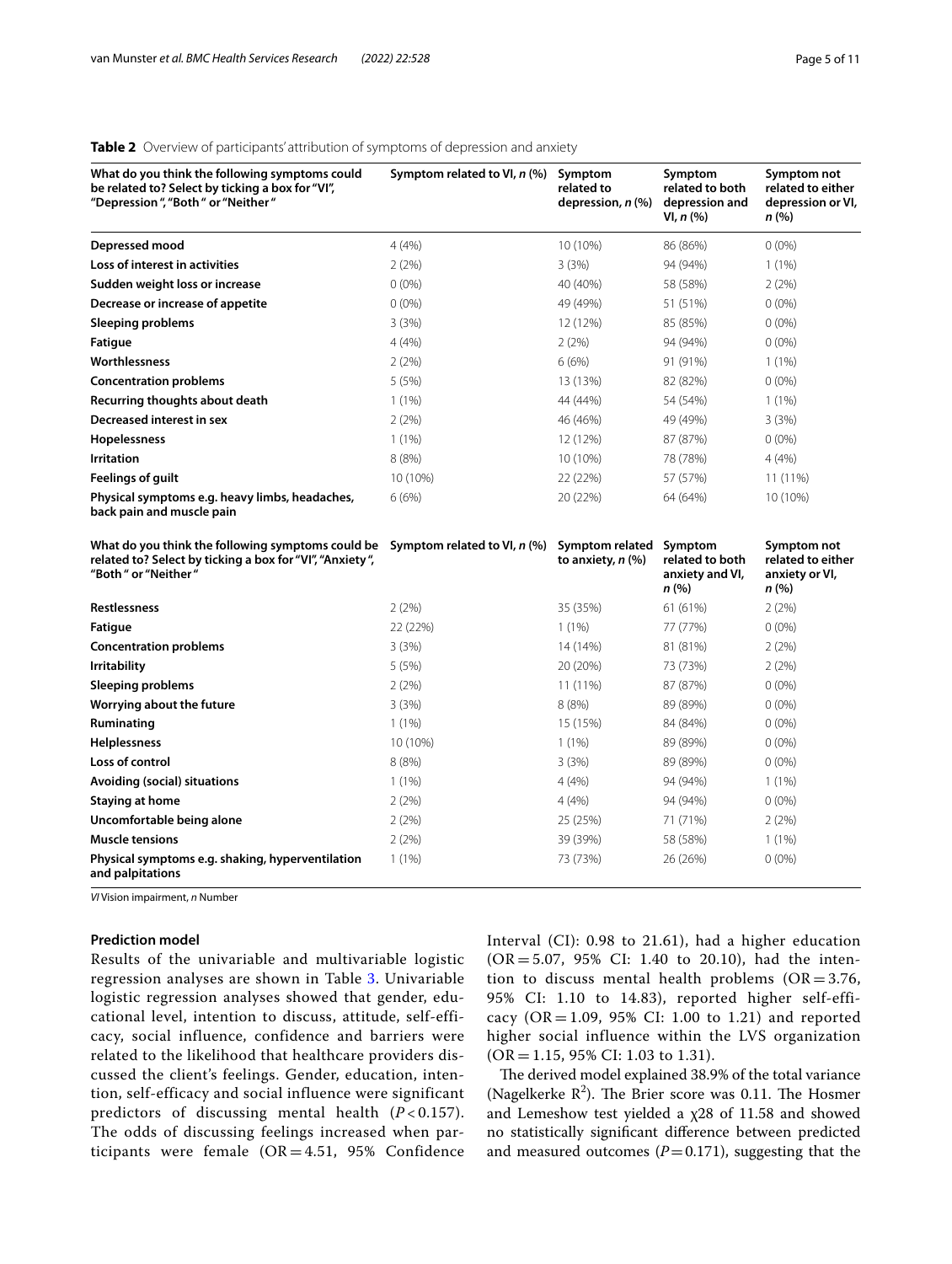|                                                                                                                                     |         | Univariable logistic regression |                  |      | Multivariable logistic regression |                          |      | Multivariable logistic regression <sup>a</sup> |                          | <b>Recalibration of</b> | linear predictor <sup>b</sup> |
|-------------------------------------------------------------------------------------------------------------------------------------|---------|---------------------------------|------------------|------|-----------------------------------|--------------------------|------|------------------------------------------------|--------------------------|-------------------------|-------------------------------|
| Predictor                                                                                                                           | ఆ       | OR (95% CI)                     | ٩                | ൶    | OR (95% CI)                       | $\overline{\phantom{a}}$ | ൶    | OR (95% CI)                                    | $\overline{\phantom{a}}$ | ఆ                       | g                             |
| Age                                                                                                                                 | $-0.03$ | 0.97 (0.92 to 1.02)             | $23*$            |      |                                   |                          |      |                                                |                          |                         |                               |
| Gender (female vs male)                                                                                                             | 1.58    | 4.88 (1.41 to 16.85)            | $\overline{0}$ . | 1.51 | 4.51 (0.98 to 21.61)              | Ğ.                       | 1.45 | 4.26 (0.93 to 19.47)                           | $\infty$                 | 1.06                    | 2.88                          |
| Profession (occupational therapists and assessors vs social<br>workers and counsellors)                                             | $-0.27$ | 0.76 (0.20 to 2.94)             | 69               |      |                                   |                          |      |                                                |                          |                         |                               |
| Educational level (higher education vs vocational training)                                                                         | 1.22    | 3.39 (1.19 to 9.66)             | $.02*$           | 1.62 | 5.07 (1.40 to 20.10)              | $\odot$                  | 1.59 | 4.89 (1.32 to 18.12)                           | $\odot$                  | 1.14                    | 3.13                          |
| Work experience low vision                                                                                                          | $-0.01$ | 0.99 (0.94 to 1.04)             | 75               |      |                                   |                          |      |                                                |                          |                         |                               |
| Average clients per week                                                                                                            |         |                                 |                  |      |                                   |                          |      |                                                |                          |                         |                               |
| Average clients per week                                                                                                            | $-0.10$ | 0.91 (0.74 to 1.12)             | 37               |      |                                   |                          |      |                                                |                          |                         |                               |
| Average clients per week <sup>c</sup>                                                                                               | 0.21    | 1.23 (0.76 to 1.98)             | $\overline{4}$   |      |                                   |                          |      |                                                |                          |                         |                               |
| Average time per consultation                                                                                                       |         |                                 |                  |      |                                   |                          |      |                                                |                          |                         |                               |
| Average time per consultation                                                                                                       | 0.01    | 1.01 (0.98 to 1.04)             | $\overline{4}$   |      |                                   |                          |      |                                                |                          |                         |                               |
| Average time per consultation <sup>c</sup>                                                                                          | $-0.01$ | 0.99 (0.97 to 1.01)             | $30*$            |      |                                   |                          |      |                                                |                          |                         |                               |
| Average contact frequency $(< 10)$                                                                                                  | $-0.81$ | 0.45 (0.15 to 1.36)             | $.15*$           |      |                                   |                          |      |                                                |                          |                         |                               |
| Intention to discuss (yes)                                                                                                          | 1.25    | 3.49 (1.20 to 10.15)            | $02*$            | 1.32 | 3.76 (1.10 to 14.83)              | $\overline{6}$           | 1.29 | 3.65 (1.01 to 13.19)                           | <b>SO</b>                | 0.93                    | 2.54                          |
| Awareness                                                                                                                           | 0.06    | 1.06 (0.92 to 1.22)             | 42               |      |                                   |                          |      |                                                |                          |                         |                               |
| Attitude                                                                                                                            | 0.15    | 1.16 (1.03 to 1.31)             | $.01*$           |      |                                   |                          |      |                                                |                          |                         |                               |
| Self-efficacy                                                                                                                       | 0.10    | 1.11 (1.02 to 1.20)             | $.01*$           | 0.09 | 1.09 (1.00 to 1.21)               | O.                       | 0.09 | 1.09 (0.99 to 1.20)                            | $\infty$                 | 0.06                    | 1.06                          |
| Social influence                                                                                                                    | 0.14    | 1.15 (1.05 to 1.27)             | $.004*$          | 0.14 | 1.15(1.03 to 1.31)                | $\odot$                  | 0.14 | $1.15(1.02 \text{ to } 1.30)$                  | $\odot$                  | 0.10                    | $\overline{1}$ .              |
| Confidence                                                                                                                          | 0.08    | 1.09 (1.01 to 1.16)             | $.02*$           |      |                                   |                          |      |                                                |                          |                         |                               |
| <b>Barriers</b>                                                                                                                     | $-0.07$ | 0.93 (0.86 to 1.00)             | $.05*$           |      |                                   |                          |      |                                                |                          |                         |                               |
| OR Odds ratio, C/ Confidence interval                                                                                               |         |                                 |                  |      |                                   |                          |      |                                                |                          |                         |                               |
| Predictor is included in development prediction model                                                                               |         |                                 |                  |      |                                   |                          |      |                                                |                          |                         |                               |
| <sup>a</sup> Internal validation of performance was estimated with bootstrapping (1000 replications)                                |         |                                 |                  |      |                                   |                          |      |                                                |                          |                         |                               |
| Final model with regression coefficients corrected for optimism with the shrinkage factor: 0.7033<br>Spline coefficient of variable |         |                                 |                  |      |                                   |                          |      |                                                |                          |                         |                               |

<span id="page-5-0"></span>

van Munster *et al. BMC Health Services Research (2022) 22:528* **Page 6 of 11 Page 6 of 11**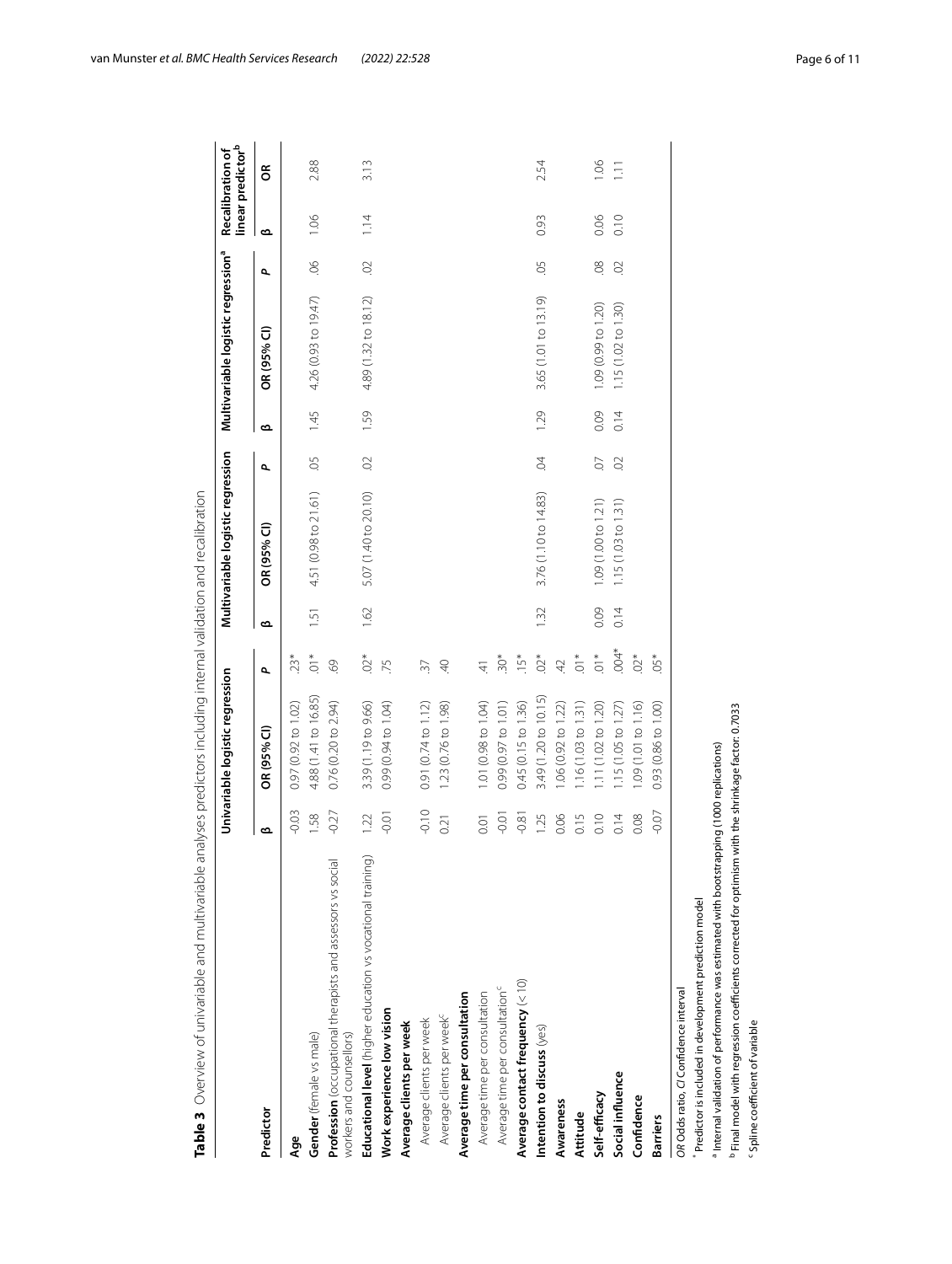

<span id="page-6-0"></span>model fitted the data well. The AUC of 0.850 (95% CI: 0.772, 0.929) showed that in 85% of the cases the model correctly discriminated participants from discussing feelings and not discussing feelings.

Internal validation based on bootstrapping, showed that the model will discriminate less accurately in future similar participants (AUC 0.784). The developed model had overfitted regression coefficients and needed correction for optimism. The calibration slope of 0.7033, also called the shrinkage factor, was used to correct the regression coefficients for overfitting. Adjusting regression coefficients and intercept for optimism showed better agreement between observed and predicted probabilities in the calibration plots (Fig. [2A](#page-6-0) and B), and good discrimination (AUC 0.850, 95 CI: 0.772, 0.929, Fig. [3](#page-6-1)). Table [4](#page-7-0) shows an overview of all performance measures of the original, internally validated and recalibrated model.

# **Discussion**

In this study we examined factors associated with discussing depression and anxiety in visually impaired and blind adults by LVS workers. All participants believed detection of mental health is part of their job and often recognized symptoms of depression and anxiety. Many LVS workers discussed client's feelings, but information was less often

<span id="page-6-1"></span>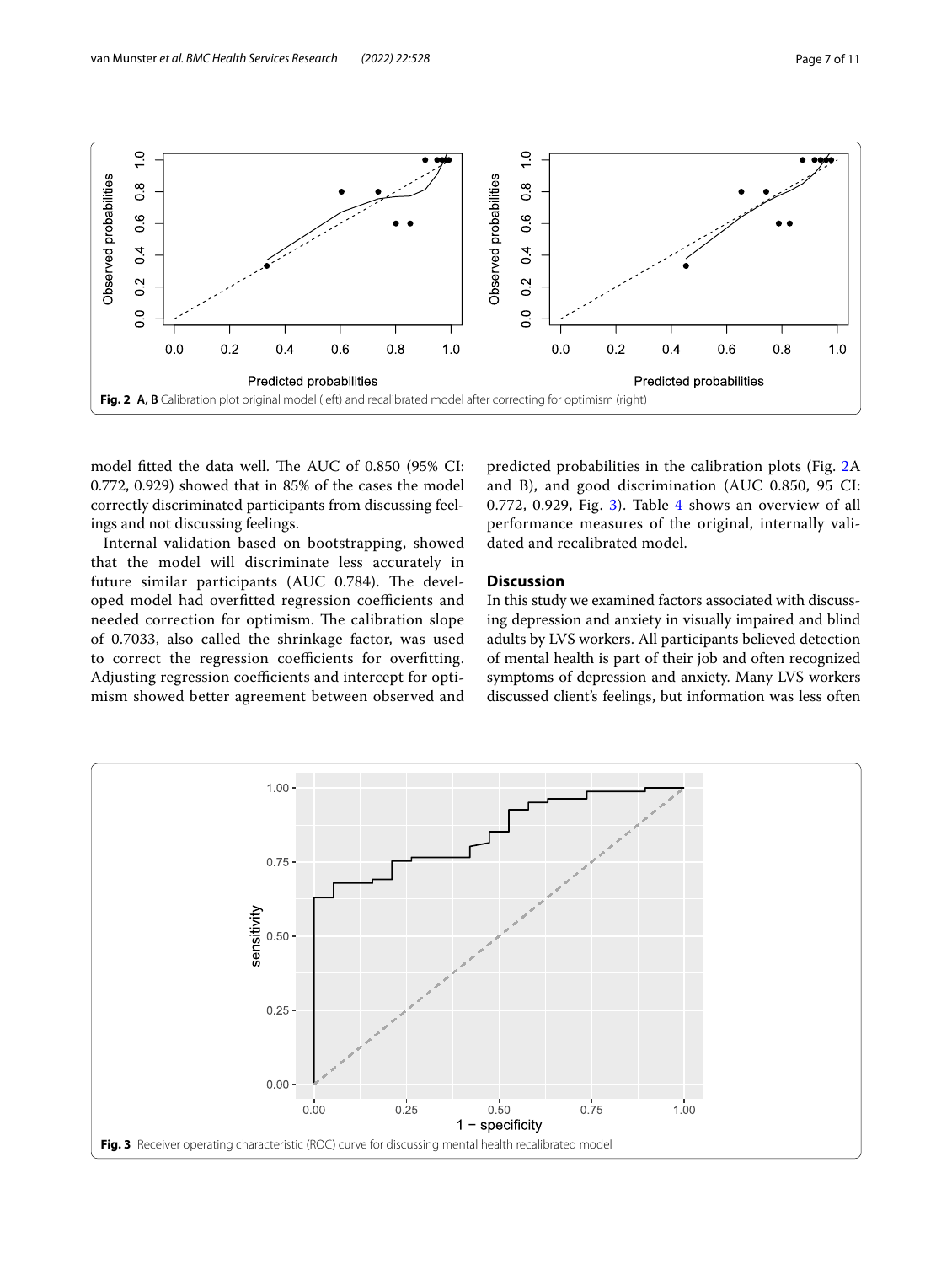| Performance measure         | Original model          | Internally validated model | <b>Recalibrated model</b> |
|-----------------------------|-------------------------|----------------------------|---------------------------|
| R <sub>2</sub> (Nagelkerke) | 39%                     | 25%                        | 39%                       |
| <b>Brier</b>                | 0.11                    | 0.14                       | 0.11                      |
| <b>AUC</b>                  | 0.85                    | 0.78                       | 0.85                      |
| Hosmer & Lemeshow test      | $x^2 = 11.58, P = 0.17$ | $\sim$                     | $x^2 = 11.10, P = 0.20$   |

<span id="page-7-0"></span>**Table 4** Performance of prediction models for discussion of mental health

provided and only a few used a screening instrument. LVS workers that were male, had lower levels of education, did not intend to discuss mental health, experienced lower self-efficacy and lower social influence within their organization were less likely to discuss mental health.

Findings suggest that LVS workers are aware of symptoms of mental health problems. Almost all symptoms were recognized by LVS workers as part of depression or anxiety. However, symptoms were also linked to being visually impaired and similar fndings are found in eye health professionals  $[25]$  $[25]$ . This seems a reasonable response, since some mental health symptoms, such as fatigue or decrease of social activities [[21](#page-9-21)], are also specifcally associated with being visually impaired [\[26,](#page-10-2) [27](#page-10-3)]. However, this might complicate attribution of symptoms and could result in overlooking them. Training and standardized use of a screening instrument could help LVS workers to accurately identify depression and anxiety in their clients. While diferent screening instruments can be used for this purpose, the Patient Health Questionnaire (PHQ)-4 would be a good choice, since it is a short questionnaire to screen for depression and anxiety [[28\]](#page-10-4), can be used by healthcare providers without training in psychiatry [[3\]](#page-9-2), and is feasible for use in LVS organizations [\[29](#page-10-5)].

LVS workers often addressed mental health problems by reporting or discussing concerns or client's feelings. Discussing client's feelings seems an important frst step in management of depression and anxiety, since clients get the opportunity to open up about possible mental health problems. Still, one in fve LVS workers often did not discuss suspected mental health problems, and might not meet the needs of visually impaired and blind adults to receive information about mental health problems and support options from their healthcare providers [[11\]](#page-9-10). Only a quarter of the LVS workers often provided verbal information about mental health problems, and almost none of them often provided written information, which can be adapted for their clients by using e.g. Braille, large print. Providing information about depression or anxiety can improve the mental health literacy of clients, resulting in a well-informed client who can make health decisions [\[30](#page-10-6)], such as following-up on referrals to general practitioners and psychologists. Encouraging LVS workers to address client's mental health could be strengthened by teaching additional depression and anxiety management strategies to improve quality of their mental health support.

Increasing LVS workers' intention to discuss mental health, their self-efficacy and social support in their workspace seems to increase their likelihood of discussing mental health with clients. This might be the result of mental health not being the main focus of care in LVS organizations, and healthcare providers experiencing barriers in managing mental health problems, such as lack of knowledge, clients' reluctance to discuss mental health and clients not expecting healthcare providers to discuss mental health problems [\[13](#page-9-12)[–15](#page-9-14)]. Higher levels of self-efficacy might overcome these barriers, since LVS workers may then feel more competent to discuss their concerns, even in reluctant or denying clients. Low selfefficacy may be caused by lack of experience in depression and anxiety management. LVS workers might fear their incompetence resulting in discomfort in clients or even deteriorating client's mental health; barriers previously reported by eye care practitioners [\[14\]](#page-9-13). Healthcare providers might report a need of proper training in managing mental health [\[14,](#page-9-13) [15,](#page-9-14) [25](#page-10-1)], while they do not encounter such situations on a daily basis, and self-efficacy can be enhanced by experiencing successful outcomes in discussing mental health [[31](#page-10-7)].

Results also suggest that LVS workers are encouraged to provide non-vision related care by perceived social infuence within their organization. Knowing that colleagues are discussing mental health as well, might reduce feelings of inappropriateness [[32\]](#page-10-8), and might encourage LVS workers to ask their colleagues for help. The effect of social influence on healthcare providers' behavior is illustrated in social norm interventions. Within these interventions healthcare providers are exposed to values, beliefs, attitudes or behaviors of other healthcare providers and it demonstrates improvement in their clinical behavior [[33\]](#page-10-9). According to the I-Change model, LVS workers' intention to discuss mental health problems is afected by their perceived social infuence and self-efficacy  $[17]$  $[17]$ . LVS workers that intend to discuss their concerns about symptoms of depression or anxiety might discuss client's feelings and invite clients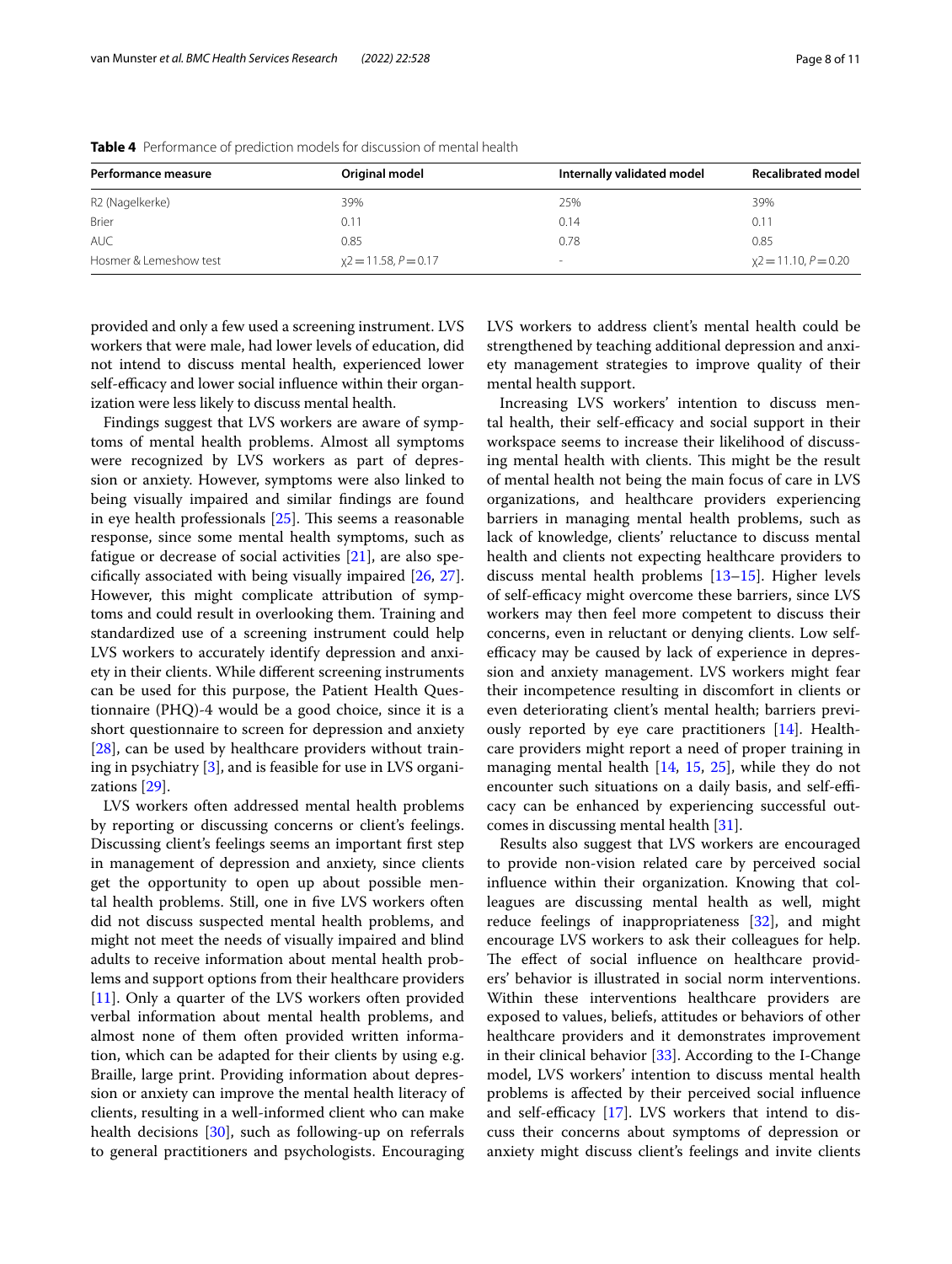to discuss mental health problems as an opportunity to subsequently express their own concerns. Altogether, an organization where discussing mental health is part of their care, and training in depression and anxiety management is provided, seems to create a work environment where LVS workers can overcome perceived barriers and address mental health problems more often.

#### **Implications for clinical practice**

LVS organizations could facilitate LVS workers to discuss mental health by creating a working environment that also focusses on client's mental health. They should incorporate detection and support for mental health problems into their care policy and regulations, introduce screening as a standard procedure, employ psychologists, and implement evidence-based treatment for depression and anxiety, such as stepped-care [\[8](#page-9-7)]. Especially in health care systems where referrals or access to specialists are not feasible.

Moreover, a training in discussing mental health problems could be introduced. Previous depression training in Wales and Australia showed positive results [[32,](#page-10-8) [34](#page-10-10)]. Existing educational programs could be further developed by including recent insights in the client's perspective  $[11]$  $[11]$ , and by addressing LVS workers' self-efficacy, perceived social infuence and intention to discuss mental health. Training LVS workers in discussing mental health with clients and them experiencing successful outcomes in their own behavior enhances self-efficacy [[31\]](#page-10-7). Furthermore, principles of social norm interventions could be used, including professional supervision, in which perceived social infuence can be increased by improving the working environment with better teamwork and more support from within the organization [[33,](#page-10-9) [35\]](#page-10-11). Improving LVS workers' self-efficacy and perceived social infuence might result in a higher intention to discuss mental health [[36](#page-10-12)]. Trainers might include goal setting, a common feature of behavior change interventions [\[37](#page-10-13)], to help LVS workers to set goals and develop an action plan to discuss mental health. Moreover, LVS workers should be stimulated to think about specifc moments when they want to discuss mental health with their clients, also called "if–then plans" to promote their intention to reach their goals [[38\]](#page-10-14). Altogether, a training could consist of an e-learning to share knowledge about depression and anxiety and support options, a meeting to practice discussing mental health problems, and a session to share and discuss experiences in practice.

### **Strengths and limitations**

Our study has uncovered predictors in depression and anxiety management in LVS workers, while previous studies mainly focused on eye care practitioners and depression management. Findings suggest that anxiety and depression management are comparable, and previous studies on depression might be transferable to anxiety. Use of the I-Change model as a theoretical framework helped to delineate potential predictors. While we were unable to perform IRT-analyses (Additional fle [2](#page-9-22)), we could rely on classical test theory and additional measures to ensure psychometric properties of the questionnaire. However, results should be interpreted with caution since these are based on cross-sectional data, and therefore it is impossible to deduce the causality between the predictors and outcome. Moreover, participants might have had more interest in mental health than non-responders, which seems to be reflected in all participants experiencing detection of mental health as part of their job. This indicates a possible risk of selection bias.

This study lacked external validation of the model, but future studies could examine generalizability of the model in other healthcare providers working with adults with VI. In-depth studies could further explore potential mechanisms between found predictors and discussion of mental health by LVS workers. For example, knowing the impact of specifc client characteristics in LVS workers' approaches, contributes to the development of specifc guidelines. Moreover, it is still unclear how often mental health problems are recognized and discussed in adults with VI, what external factors (e.g. information resources and referral options) afect discussion of mental health problems, and how LVS workers can be encouraged to use other depression and anxiety management strategies, such as providing information about mental health. Other benefcial future work lies in investigating how discussions about mental health are managed by LVS workers, and subsequently client's experiences. Future research into these subjects could help us to better understand and improve current practice.

# **Conclusion**

LVS workers are more likely to discuss mental health problems in clients if they intend to discuss their own suspicions, believe they can perform well, and feel supported from within their organization. LVS organizations should encourage their employees to address mental health more often, and provide them with a supportive working environment. LVS workers seem to beneft from standardized use of a screening instrument to distinguish mental health problems from symptoms of VI, and receiving training to deploy more depression and anxiety management strategies and improve clinician-patient communication. Current educational programs could be adjusted in order to improve LVS workers' intention, self-efficacy and feelings of social support, and increase their skills to detect and discuss mental health problems in adults with VI.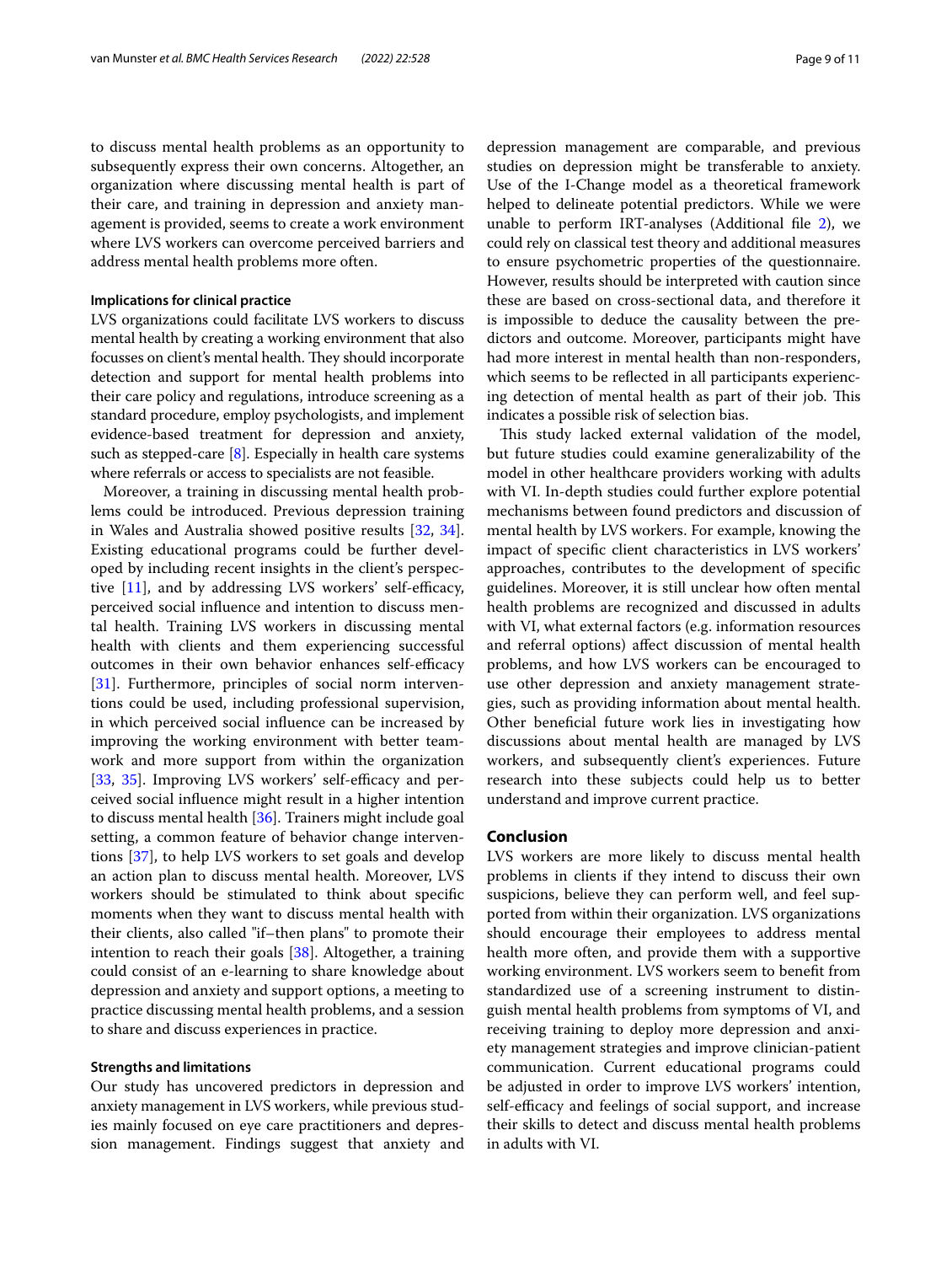#### **Abbreviations**

AUC: Area under the curve; CI: Confdence interval; LVS: Low vision service; SD: Standard deviation; VI: Vision impairment.

# **Supplementary Information**

The online version contains supplementary material available at [https://doi.](https://doi.org/10.1186/s12913-022-07944-0) [org/10.1186/s12913-022-07944-0](https://doi.org/10.1186/s12913-022-07944-0).

<span id="page-9-22"></span><span id="page-9-20"></span>Additional file 1. Portable document format (.pdf); Study Questionnaire; A copy of the fnal questionnaire used in this study.

<span id="page-9-25"></span>**Additional fle 2.** Portable document format (.pdf); Psychometric assessment of measures; Details about psychometric analyses of scales in the study.

**Additional fle 3.** Portable document format (.pdf); Use of depression and anxiety management strategies; An overview of participants' responses on use of depression and anxiety management strategies.

#### **Authors' contributions**

HvdA was involved in funding acquisition and contributed to the study conception and design. Data was collected by EvM. EvM, HvdA, RvN and MH analyzed and interpreted the data. The frst draft of the manuscript was written by EvM and all authors commented on previous versions of the manuscript. All authors read and approved the fnal manuscript.

#### **Funding**

This study was funded by a grant from the Program Council Visual Sector, the Netherlands. The sponsor had no role in the design and conduct of this study or in the writing of the manuscript.

#### **Availability of data and materials**

The datasets used and analyzed during the current study are available from the corresponding author on reasonable request.

#### **Declarations**

#### **Ethics approval and consent to participate**

The study protocol was approved by the Medical Ethics Committee (METc) of Amsterdam University Medical Centers (UMC), location VUmc, the Netherlands. The METc VUmc issues nationally valid judgements. The study was performed according the standards of the Declaration of Helsinki (1964) and its later amendments. Written informed consent was obtained from all individual participants included in the study.

#### **Consent for publication**

Not applicable.

#### **Competing interests**

The authors have no conficts of interest to declare that are relevant to the content of this article.

#### **Author details**

<sup>1</sup> Amsterdam UMC location Vrije Universiteit Amsterdam, Ophthalmology, De Boelelaan 1117, Amsterdam, the Netherlands. <sup>2</sup> Amsterdam Public Health, Quality of Care, Mental Health, Aging and Later Life, Amsterdam, the Netherlands. <sup>3</sup> Robert Coppes Foundation, Expertise, Innovation and Knowledge, Vlasmeersestraat 38-A, Vught, the Netherlands. <sup>4</sup>The Lighthouse Guild NYC, 250 W 64th St, New York, USA. <sup>5</sup> Amsterdam UMC location Vrije Universiteit Amsterdam, Epidemiology and Data Science, De Boelelaan 1117, Amsterdam, the Netherlands.

# Received: 28 October 2021 Accepted: 12 April 2022

#### **References**

<span id="page-9-0"></span>van der Aa HP, Hoeben M, Rainey L, van Rens GH, Vreeken HL, van Nispen RM. Why visually impaired older adults often do not receive mental health services: the patient's perspective. Qual Life Res. 2015;24(4):969–78.

- <span id="page-9-1"></span>2. Nollett CL, Bray N, Bunce C, Casten RJ, Edwards RT, Hegel MT, et al. High prevalence of untreated depression in patients accessing low-vision services. Ophthalmology. 2016;123(2):440–1.
- <span id="page-9-2"></span>3. Holloway EE, Sturrock BA, Lamoureux EL, Keeffe JE, Rees G. Depression screening among older adults attending low-vision rehabilitation and eye-care services: Characteristics of those who screen positive and client acceptability of screening. Australas J Ageing. 2015;34(4):229–34.
- <span id="page-9-3"></span>4. van der Aa HPA, Comijs HC, Penninx BWJH, van Rens GHMB, van Nispen RMA. Major depressive and anxiety disorders in visually impaired older adults. Invest Ophthalmol Vis Sci. 2015;56(2):849–54.
- <span id="page-9-4"></span>5. Parravano M, Petri D, Maurutto E, Lucenteforte E, Menchini F, Lanzetta P, et al. Association between visual impairment and depression in patients attending eye clinics: a meta-analysis. JAMA Ophthalmology. 2021;139(7):753–61.
- <span id="page-9-5"></span>6. Nyman SR, Gosney MA, Victor CR. Psychosocial impact of visual impairment in working-age adults. Br J Ophthalmol. 2010;94(11):1427–31.
- <span id="page-9-6"></span>7. Brunes A, Heir T. Visual impairment and depression: Age-specifc prevalence, associations with vision loss, and relation to life satisfaction. World J Psychiatry. 2020;10(6):139–49.
- <span id="page-9-7"></span>8. van der Aa HP, van Rens GH, Comijs HC, Margrain TH, Gallindo-Garre F, Twisk JW. Stepped care for depression and anxiety in visually impaired older adults: multicentre randomised controlled trial. BMJ. 2015;351:h6127.
- <span id="page-9-8"></span>Renaud J, Bedard E. Depression in the elderly with visual impairment and its association with quality of life. Clin Interv Aging. 2013;8:931–43.
- <span id="page-9-9"></span>10. Jones GC, Rovner BW, Crews JE, Danielson ML. Efects of depressive symptoms on health behavior practices among older adults with vision loss. Rehabil Psychol. 2009;54(2):164–72.
- <span id="page-9-10"></span>11. van Munster EPJ, van der Aa HPA, Verstraten P, van Nispen RMA. Barriers and facilitators to recognize and discuss depression and anxiety experienced by adults with vision impairment or blindness: a qualitative study. BMC Health Serv Res. 2021;21(1):749.
- <span id="page-9-11"></span>12. Dillon L, Tang D, Liew G, Hackett M, Craig A, Gopinath B, et al. Facilitators and barriers to participation in mental well-being programs by older Australians with vision impairment: community and stakeholder perspectives. Eye. 2020;34(7):1287–95.
- <span id="page-9-12"></span>13. Rees G, Fenwick EK, Keeffe JE, Mellor D, Lamoureux EL. Detection of depression in patients with low vision. Optom Vis Sci. 2009;86(12):1328–36.
- <span id="page-9-13"></span>14. Nollett C, Bartlett R, Man R, Pickles T, Ryan B, Acton JH. How do community-based eye care practitioners approach depression in patients with low vision? a mixed methods study. BMC Psychiatry. 2019;19(1):426.
- <span id="page-9-14"></span>15. Fenwick EK, Lamoureux EL, Keeffe JE, Mellor D, Rees G. Detection and management of depression in patients with vision impairment. Optom Vis Sci. 2009;86(8):948–54.
- <span id="page-9-15"></span>16. Kaufman J, Charney D. Comorbidity of mood and anxiety disorders. Depress Anxiety. 2000;12(S1):69–76.
- <span id="page-9-16"></span>17. de Vries H, Mudde A, Leijs I, Charlton A, Vartiainen E, Buijs G, et al. The European Smoking Prevention Framework Approach (EFSA): an example of integral prevention. Health Educ Res. 2003;18(5):611–26.
- <span id="page-9-17"></span>18. Segaar D, Bolman C, Willemsen M, De Vries H. Identifying determinants of protocol adoption by midwives: a comprehensive approach. Health Educ Res. 2007;22(1):14–26.
- <span id="page-9-19"></span>19. Goebbels AF, Nicholson JM, Walsh K, De Vries H. Teachers' reporting of suspected child abuse and neglect: behaviour and determinants. Health Educ Res. 2008;23(6):941–51.
- <span id="page-9-18"></span>20. Bolman C, de Vries H, Mesters I. Factors determining cardiac nurses' intentions to continue using a smoking cessation protocol. Heart Lung. 2002;31(1):15–24.
- <span id="page-9-21"></span>21. American Psychiatric Association. Diagnostic and statistical manual of mental disorders: DSM-5. 5th ed. Washington, DC: American Psychiatric Publishing; 2013.
- <span id="page-9-23"></span>22. Harrell FE. Regression modeling strategies: with applications to linear models, logistic regression and survival analysis. New York: Springer; 2001.
- <span id="page-9-24"></span>23. Steyerberg EW, Eijkemans MJ, Harrell FE Jr, Habbema JD. Prognostic modeling with logistic regression analysis: in search of a sensible strategy in small data sets. Med Decis Making. 2001;21(1):45–56.